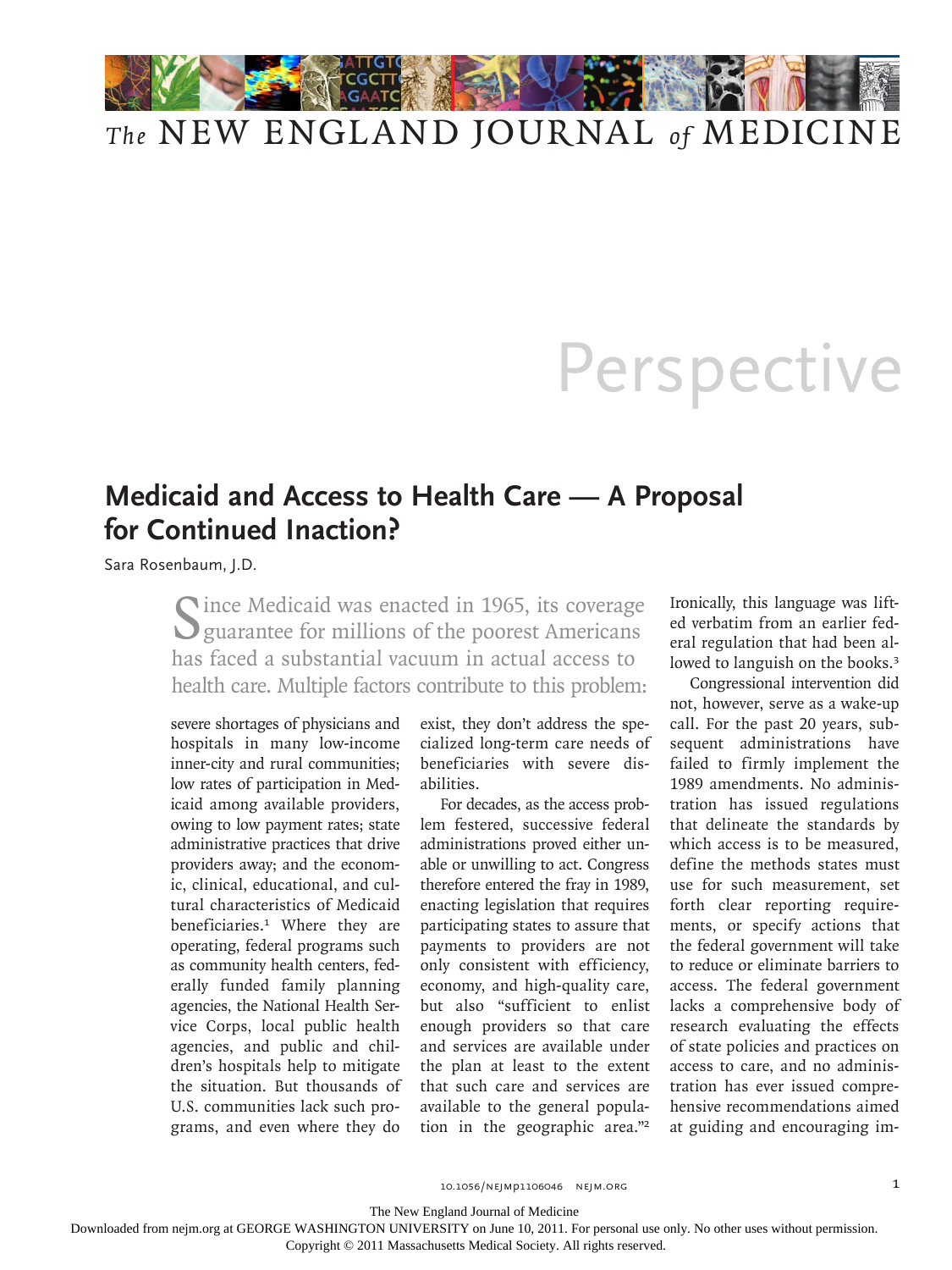provements in access. In short, meaningful federal enforcement — through either rulemaking or active engagement and partnership — has been utterly absent.

A serious problem even in good economic times, this extraordinary federal silence has been particularly deafening in the current economic and political climate, when the need for Medicaid has never been greater, the success of health care reform for nearly one quarter of the population rests on successful implementation of a reformed Medicaid program, and states are especially prone to cut Medicaid provider payments because of grim financial conditions.

Not surprisingly, perhaps, given the sustained record of federal inaction, providers and beneficiaries, relying on long-standing Constitutional principles, have turned to the federal courts to halt ongoing state violations of federal law. A series of lawsuits over the past 20 years has challenged states' deficient administration of their obligations to maintain access to care for Medicaid beneficiaries. In particular, plaintiffs have sought to halt reductions in provider payments that threaten access, health, and safety, as well as the economic survival of safety-net providers serving the most disabled and vulnerable beneficiaries.

Over the years, such lawsuits have met with both success and failure. But beginning in 2008, the U.S. Court of Appeals for the Ninth Circuit, relying on these long-standing Constitutional principles of access to the courts as well as the provisions of the 1989 law, issued a series of rulings that have prevented California from instituting steep reductions in provider payments. The U.S. Supreme Court is now poised to hear California's appeal of one of these decisions. California argues that contrary to the established Constitutional guarantee of access to federal courts to stop ongoing state violations of law, only the secretary of health and human services is empowered to review state conduct. In a shocking move, the solicitor general of the United States, representing the Obama administration, has entered the case on the side of the state, arguing that the courts are closed to private individuals where Medicaid-access litigation is concerned and that all power lies with the secretary of health and human services.<sup>4</sup>

As if to bolster the solicitor general's arguments, the administration recently issued a proposed access rule.5 But rather than being a forceful implementation of the law, the proposed rule is a model of inaction. The first sign of the administration's refusal to intervene appears in the explanatory materials that accompany the rule, which emphasize that the administration does not intend to stop reductions in Medicaid provider payments. The proposal goes on to establish what might charitably be characterized as an information-gathering exercise. States are given a few broad parameters by which access will be measured: enrollee characteristics, availability of providers, and utilization. The proposal offers no standards against which the federal government will measure states' access to care, no methods for measuring access, and no federally developed databases. The rule lacks any uniform reporting system capable of comparing state practices and statistics and provides no explanation of what sanctions might apply, other than an oblique reference to general agency enforcement powers that have proven ineffectual, at best, throughout Medicaid's history.

Even this information-gathering exercise is wanting. The proposed rule exempts Medicaid managed care from review, despite the fact that the access statute protects all beneficiaries, including the 70% who receive their care through managed care plans. Moreover, the proposed rule gives states an inordinately long 5 years to measure access within their residual fee-for-service programs, which overwhelmingly serve the beneficiaries with the most severe physical and mental health conditions.

In the event that a state plans to reduce provider payments, the proposed rule requires submission of access information gathered within the year preceding the date of the proposed reduction. But a state must submit such information only if its changes "could result in access issues." The wording of this requirement is so vague that it's unclear whether the state or the secretary would make the determination that "access issues" are even a possibility. A state could conclude that its planned reduction raises no such issues, in which case no data would be required and the secretary would be powerless — under the terms of the secretary's own rule — to contest the state's actions.

Indeed, because the rule specifies neither standards for adequate access nor an independent evidentiary process, it would be nearly impossible for the federal government to enforce the rule.

The New England Journal of Medicine

Downloaded from nejm.org at GEORGE WASHINGTON UNIVERSITY on June 10, 2011. For personal use only. No other uses without permission.

Copyright © 2011 Massachusetts Medical Society. All rights reserved.